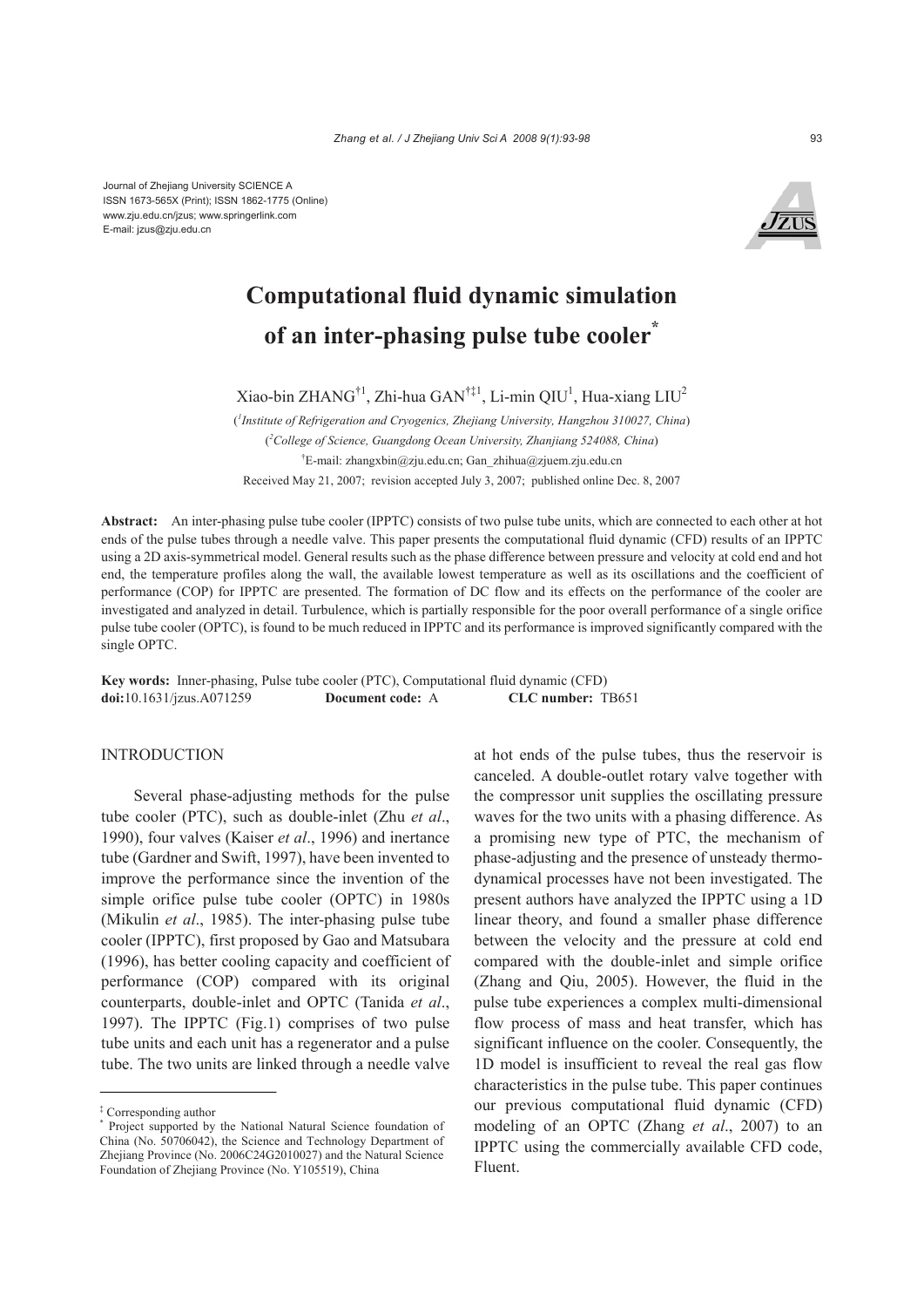

**Fig.1 Schematic of inter-phasing pulse tube cooler**

### PHYSICAL MODEL

The simulation model (Fig.2) is made up of two completely identical pulse tube units, which are linearly aligned and connected at the pulse tube hot ends through a needle valve (I). The two units are symmetrical about the needle valve and Fig.2 only shows one of them. Each unit comprises a regenerator (B) with an aftercooler  $(A)$ , a pulse tube  $(E)$  with cold-end and hot-end heat exchangers (HXs) (D, F), transitional tubes (C, G) and a connecting tube (H). The aftercooler, the hot-end and cold-end HXs are modeled as porous regions filled with a copper matrix with a porosity of 0.697. The regenerator is also a porous region filled with a stainless steel wire matrix with a porosity of 0.694. Table 1 lists the operational parameters of the porous regions used in our CFD simulation. The model's geometries, mathematical

formulation and setup processes are the same as the case of the OPTC (Zhang *et al*., 2007). Two sinusoidal oscillating pressure waves with 180° out of phase, described as Eqs.(1) $\sim$ (2), are input to unit one and unit two, respectively:

$$
p_1 = p_0 + \Delta p \sin(2\pi ft) , \qquad (1)
$$

$$
p_2 = p_0 - \Delta p \sin(2\pi ft) , \qquad (2)
$$

where, time-averaged pressure  $p_0$  is 1.31 Mpa, pressure amplitude  $\Delta p$  is 0.375 MPa and frequent *f* is 1.5 Hz. The valve is modeled as a flow restriction where pressure drop is proportional to local area-averaged velocity (de Waele *et al*., 1998; de Boer, 2000):

$$
\Delta p' = -C_{\rm v}\overline{v}.\tag{3}
$$

The valve has a " $C_v$ " factor of 36000, which is set to twice the optimized value used in OPTC, since the pressure difference between two sides of the needle valve of the IPPTC is about twice larger than that of the OPTC (Zhang *et al*., 2007).

#### RESULTS AND ANALYSIS

Fig.3 shows the phase relationships between the pressure, the area-averaged axial velocity at cold end and the input pressure for unit one when there is no thermal load. It is found that the velocity is ahead of the pressure at cold end by about 50°, and the pressure at cold end lags behind the input pressure by about 8°, the corresponding values are 60° and 13° respectively for the OPTC (Zhang *et al*., 2007).



**Fig.2 Simulation model of an inter-phasing pulse tube cooler. Unit two is a mirror image of unit one**

**Table 1 Operational parameters of the porous media** 

| Components  | Material | m   | $n(m^{-1})$         | $d_{\rm w}$ (m)    | (m)                |       |       |                    |                     |
|-------------|----------|-----|---------------------|--------------------|--------------------|-------|-------|--------------------|---------------------|
| Regenerator | 304 S.S  | 247 | $1.2 \times 10^4$   | $4 \times 10^{-5}$ | $6.3\times10^{-5}$ | 0.373 | 0.694 | $5.95\times10^{9}$ | $1.299\times10^{4}$ |
| <b>HXs</b>  | Copper   | 98  | $1.0 \times 10^{4}$ | $1 \times 10^{-4}$ | $1.6\times10^{-4}$ | 0.377 | 0.697 | $1.94\times10^{9}$ | $1.15\times10^{4}$  |

*m*: mesh per inch; *n*: number of packed screens per length; *d<sub>w</sub>*: wire diameter of screen; *l*: mesh distance; *β*: opening area ratio of screen; *ε*: porosity;  $D=1/\alpha$ ,  $\alpha$  is the permeability;  $C_2$ : inertial resistance factor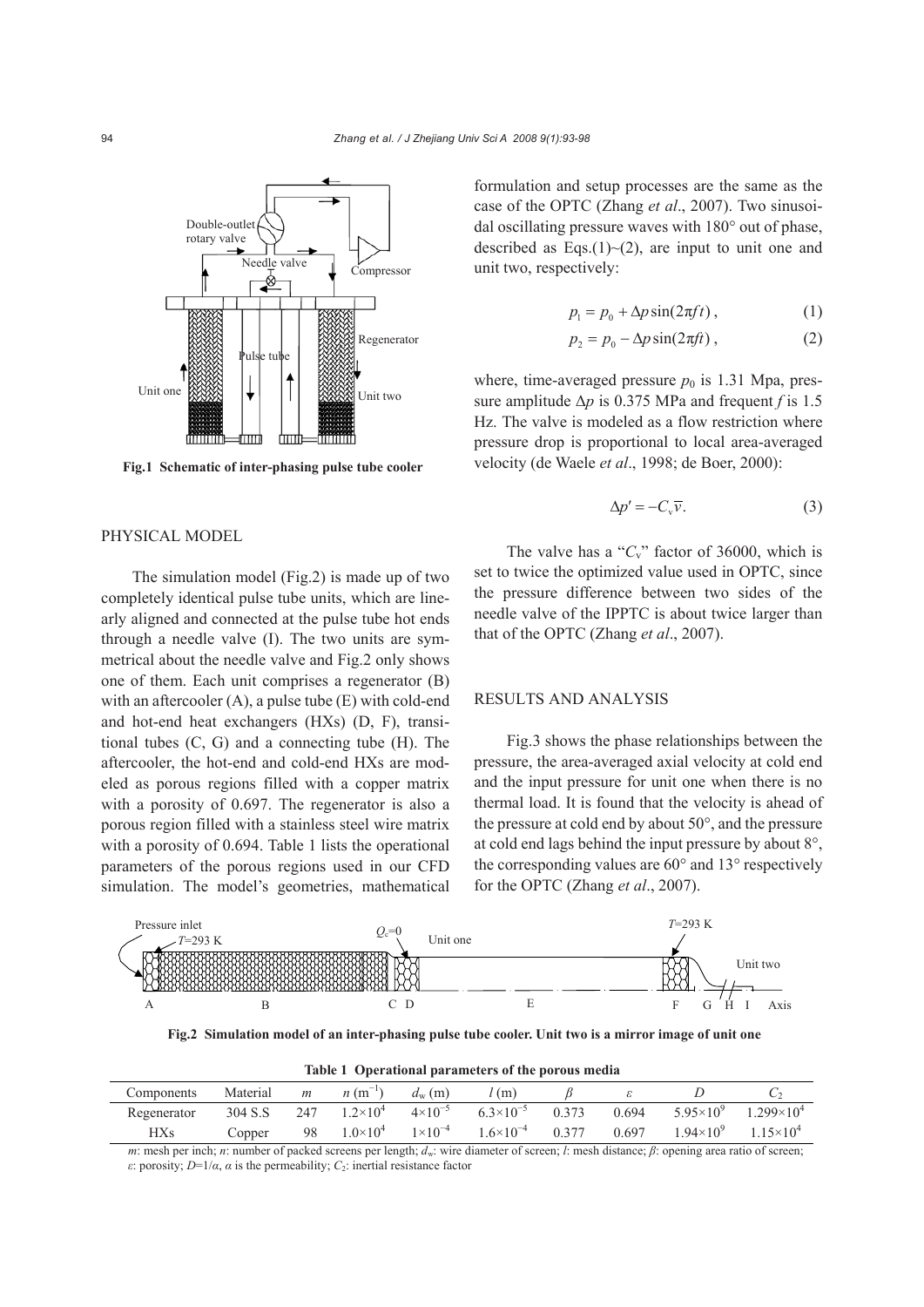Fig.4 shows the temperature profiles along the walls of the whole cooler when the pressures are at points *a*, *b*, *c* in Fig.3. The temperature profiles are approximately symmetrical about the needle valve at the same moment, and similar to that of the OPTC (Zhang *et al*., 2007), have the following features: (1) the temperature of the regenerator wall varies little in a cycle, especially for the hot region; (2) the temperature distribution along the wall of the pulse tube is not linear, changing gently at cold end and quickly at hot end. However, compared with the results of the OPTC, the curves for IPPTC are smoother because there is no turbulence in the pulse tube. A small region of almost constant temperature only appears at the regenerator side of the cold-end HX. The reason for the turbulence disappearance will be explained later in this paper.

DC flow is introduced into the IPPTC, because



**Fig.3 Pressure and velocity at cold end and input pressure as function of phase**



**Fig.4 Temperature profiles along the wall when the pres**sure is at points  $a, b, c$  in Fig.3

the gas flow through the two regenerators undergoes different resistance processes in a cycle. Starting with the IPPTC at 273 K, as Eqs.(1) and (2) described, the gas in unit one is first compressed to over the time-averaged pressure in the first half of the first cycle, and the temperature increases. Simultaneously, the gas in unit two is first expanded below the time-averaged pressure, and the temperature decreases. The opposite is true in the second half of the first cycle (Fig.5). The gas in the two units does not experience a identical temperature cycle, therefore, it suffers different resistance processes in the respective regenerator for the temperature dependent viscosity, and thus forms the imbalanced time-averaged pressures. It is found from Fig.6 that the time-averaged pressure difference still exists when the cooler gets to its lowest temperature, which is about 2160 Pa higher in unit two than that in unit one, leading to a DC flow from unit two to unit one, as shown in Fig.1. By integrating the mass flow rate through the needle valve for several cycles, the value of the DC flow is found to be about −0.0367 g in a cycle (the minus means the direction is from unit two to unit one). The value of the DC flow is about 1% of the total mass flow  $(3.63 \text{ g})$ at the inlet of unit one in a half of the first cycle, and the ratio increases a little when the loads at every cold end of the IPPTC are increased to 28 W.



**Fig.5 Temperature at cold-end HXs varies as phase at beginning of simulation from 273 K**

 The DC flow has a complex effect on the cooler. Wang *et al*.(1998a) calculated that a small mass ratio of DC flow to the AC flow, in any direction, will increase the cooling capacity for a single-stage double-inlet pulse tube cooler with the cold-end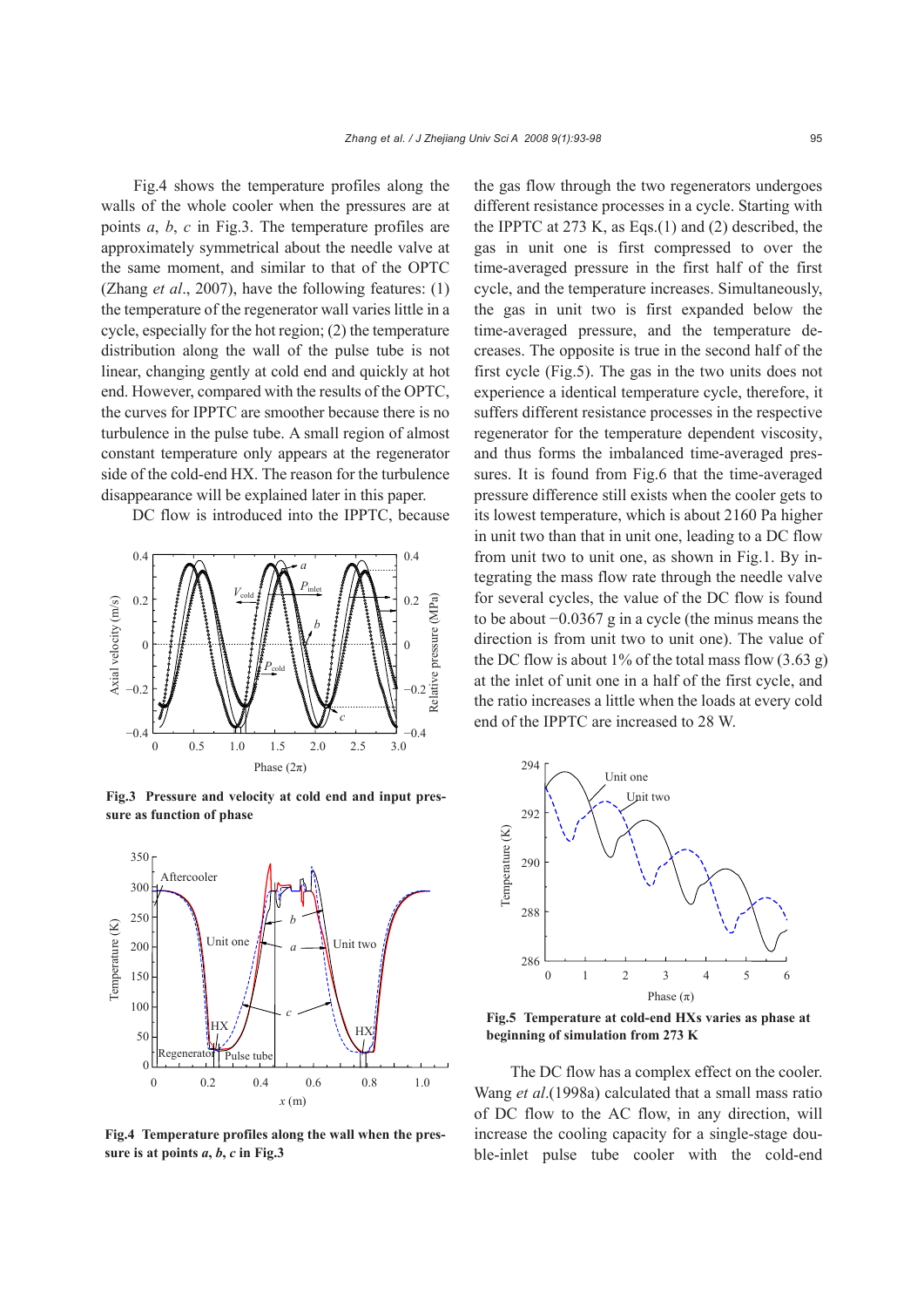

**Fig.6 Pressures in the two pulse tubes and velocity at hot end of unit one vs phase** 

temperature of about 30 K. According to our simulation, the reason is that there is a small region of almost constant temperature at both sides of the cold-end HXs with a relatively low temperature. A small mass of DC flow, regardless of its direction, will always increase the cooling capacity. However, as the cold-end temperature drops below 30 K, the constant-temperature region having lower temperature in the pulse tube side can disappear, as shown in Fig.4, hence, a small mass of DC flow from the pulse tube will deteriorate the cooler. However, it seems that if the constant temperature region in the regenerator still exists, then, a small mass of DC flow from the regenerator will still benefit the cooler. The same phenomenon was also numerically and experimentally verified by Wang *et al*.(1998b) when the cold-end temperature is 4 K. As the DC flow is from unit two to unit one, it lowers the cold-end temperature of unit two and increases the cold-end temperature of unit one. It is found that the cold-end temperature of unit two is lower by about 4.9 K than that of unit one when there are no thermal loads, and the temperature difference increases to 5 K for the case of both 28 W loads because of the increase of the DC flow, accompanied by a decrease in the amplitude of temperature fluctuation from  $1.25$  K to 1 K, as shown in Fig.7.

Fig.8 shows the relationship between the cooling capacities and the cold-end temperature for IPPTC. The relationship for the OPTC is also plotted. The temperature for the two units goes up slowly when the load is small and quickly when the load becomes relatively large. The cooling capacities of unit two are always greater than unit one as a result of the DC



**Fig.7 Temperatures at two cold-end HXs as function of time on steady state** 



**Fig.8 Cooling capacity as function of temperature at cold end for the two units and the OPTC with different thermal loads**

flow, which can be validated by a simple calculation. Supposing the temperature *T* at both cold-ends is 30 K, substituting the value of DC flow  $m<sub>DC</sub>=-0.0367$  g, the cycle *τ*=2/3 s and the specific heat at constant pressure  $C_p$ =5200 J/kg into  $H_{DC} = m_{DC} C_p T / \tau$ , leads to *H*<sub>DC</sub>≈−8.59 W. The result implies that 8.59 W enthalpy flow is transferred by the DC flow from unit two to unit one, leading to a difference of the cooling capacity of 8.59×2=17.18 W, which is very close to the value of 16.8 W at 30 K in Fig.8. The cooling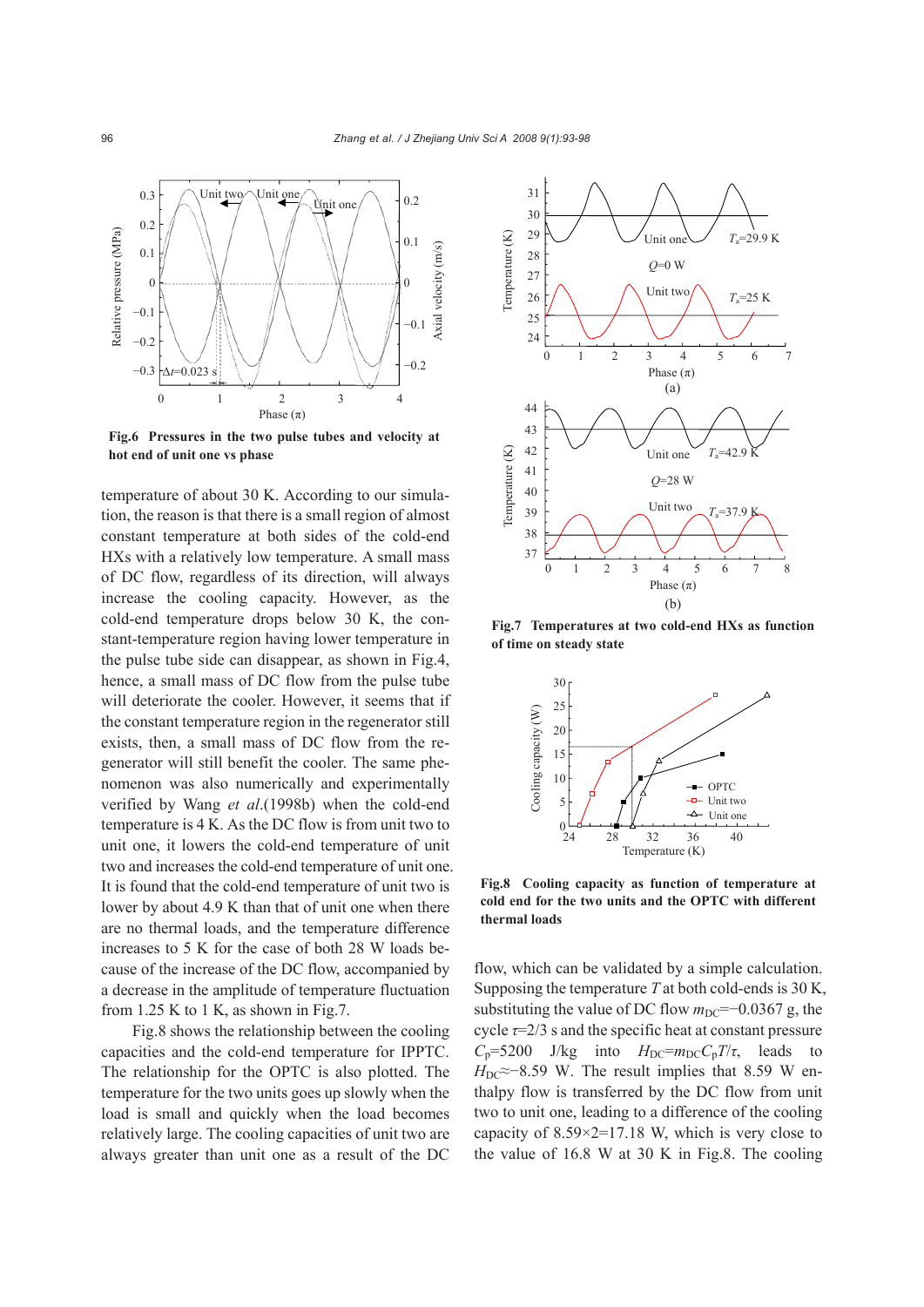capacity of the OPTC lies between the two units when the load is small, and becomes smaller than either of them as the load increases. The average of the cooling capacities of the two units is always greater than the OPTC, which accords well with experiment results (Gao and Matsubara, 1996; Tanida *et al*., 1997).

Fig.9 shows the input *P*-*V* work of the two units and the OPTC. The two units have reversed *P*-*V* profiles for the opposite velocity direction. Due to turbulence, the curves for the OPTC are not as smooth as those for IPPTC. Unit two consumes a little more *P*-*V* work than unit one due to the DC flow, however, the OPTC consumes much more *P*-*V* work than unit one (the area enclosed by curves for OPTC is much larger than that for unit one). The average input work for the two units is smaller than that for the OPTC, and so the



**Fig.9 Input** *P***-***V* **work for the two units and the OPTC when there is no thermal load**

COP of the IPPTC is higher than the OPTC.

Fig.10 shows the no-load temperature contours in the pulse tube of unit one when the pressures are at points *a*, *b*, *c* in Fig.3. The isotherms become more and more distorted as the pressure in the pulse tube expands from the highest to the lowest. However, unlike the OPTC, there is no swirl flow formed and the gas presents a desired axial temperature gradient. Our previous research (Zhang *et al*., 2007) pointed out that in order to form a swirling flow pattern in the pulse tube, two preconditions must be met: (1) the boundary layer is adequately deep; (2) the relaxing time is long enough. The IPPTC has similar boundary layer distribution to the OPTC, however, it has much smaller relaxing time of 0.023 s (12.4° out of phase, see Fig.6) than 0.032 s of the OPTC (17.3° out of phase). It seems that 0.023 s does not meet the second precondition so that the swirling flow is restricted. The depth of the boundary layer in the pulse tube in Fig.10 accords well with the calculating results from the equation of  $\delta_{\kappa} \approx \delta_{\nu} = \sqrt{2 \mu / \omega \rho}$  (Olson and Swift, 1997). Olson and Swift pointed out that the gas elements in the boundary layer will experience a small net drift to the hot end in a cycle and thus form the streaming, which turns to the center in the vicinity of the hot HX and returns to the cold end along the center. Obviously, the circulatory flow of the streaming will lead to a higher temperature near the center than the interior at the same cross section, just as our simulation shown in Fig.10 revealed.



**Fig.10** Temperature contours of pulse tube when pressure is at points  $a, b, c$  in Fig.3